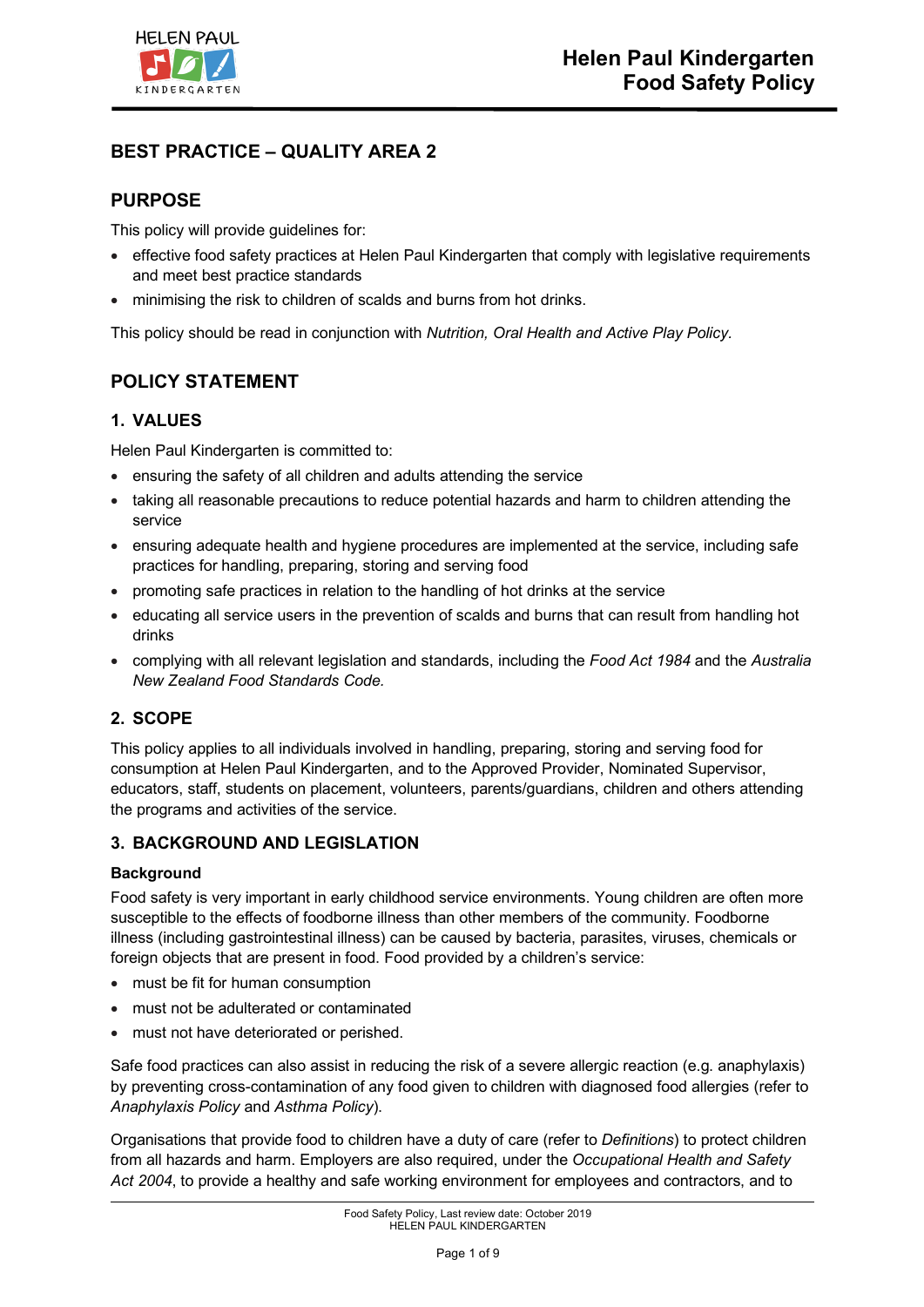ensure that other individuals, including children, parents/guardians, visitors and the general public, are not endangered when attending the workplace. In addition, employees, visitors and contractors are responsible for complying with appropriate workplace standards and procedures that have been implemented to protect their own health and safety, and that of others.

The *Food Act 1984* aims to reduce the incidence of foodborne illness by ensuring that food manufactured, transported, sold, prepared and stored is safe, unadulterated, fit for human consumption and will not cause food poisoning. Under the Act, local councils in Victoria are required to classify every food premises in their municipality according to its food safety risk.

#### **Early childhood services should confirm their food safety risk classification and related requirements with the local council in the area in which they operate.**

Class 1 food premises describes those that predominantly handle potentially hazardous food that is served to vulnerable people. Early childhood services that provide long day care are included in the Class 1 category. **Class 4 food premises describes those whose food handling activities pose low risk to public health. Sessional kindergartens are included in the Class 4 category.**

**Helen Paul Kindergarten is a sessional kindergarten and is therefore included in the Class 4 category of food safety risk classifications (low risk to public health).** 

Standard 3.3.1, in Chapter 3 of the *Australia New Zealand Food Standards Code* (the Code), is one of the national food safety standards that outlines the responsibilities of food businesses to ensure that the food they produce is safe. This particular standard applies to Australian food businesses that provide meals for vulnerable persons (those who are at greater risk of being affected by foodborne illness), such as the very young, the elderly and individuals who are immunocompromised due to disease or treatment for other illnesses. Standard 3.3.1 requires such businesses to have a documented food safety program (refer to *Definitions*).

Sessional kindergartens supplying low risk snacks such as cut fruit, milk, bread and cereals are classified as Class 4 (low risk). **Class 4 services are not required to have:**

- a food safety program
- a food safety supervisor
- an annual council inspection.

However, **Class 4 services must ensure that staff members have the skills and knowledge needed to safely handle food in their work roles.** Council may also, at its discretion, inspect a premises under the *Food Act 1984* (e.g. to investigate complaints or conduct a spot check). Individual councils may also require services to complete a food safety audit or plan, especially when the service is operating a special event such as a sausage sizzle. For more information about Class 4 food premises, services should contact their local council and refer to:

https://www2.health.vic.gov.au/public-health/food-safety/food-businesses/food-businessclassification/food-business-classification-predetermined

#### **Legislation and standards**

Relevant legislation and standards include but are not limited to:

- *Australia New Zealand Food Standards Code*
- *Child Wellbeing and Safety Act 2005*
- *Education and Care Services National Law Act 2010*: Section 167
- *Education and Care Services National Regulations 2011*: Regulation 77
- *Food Act 1984* (Vic)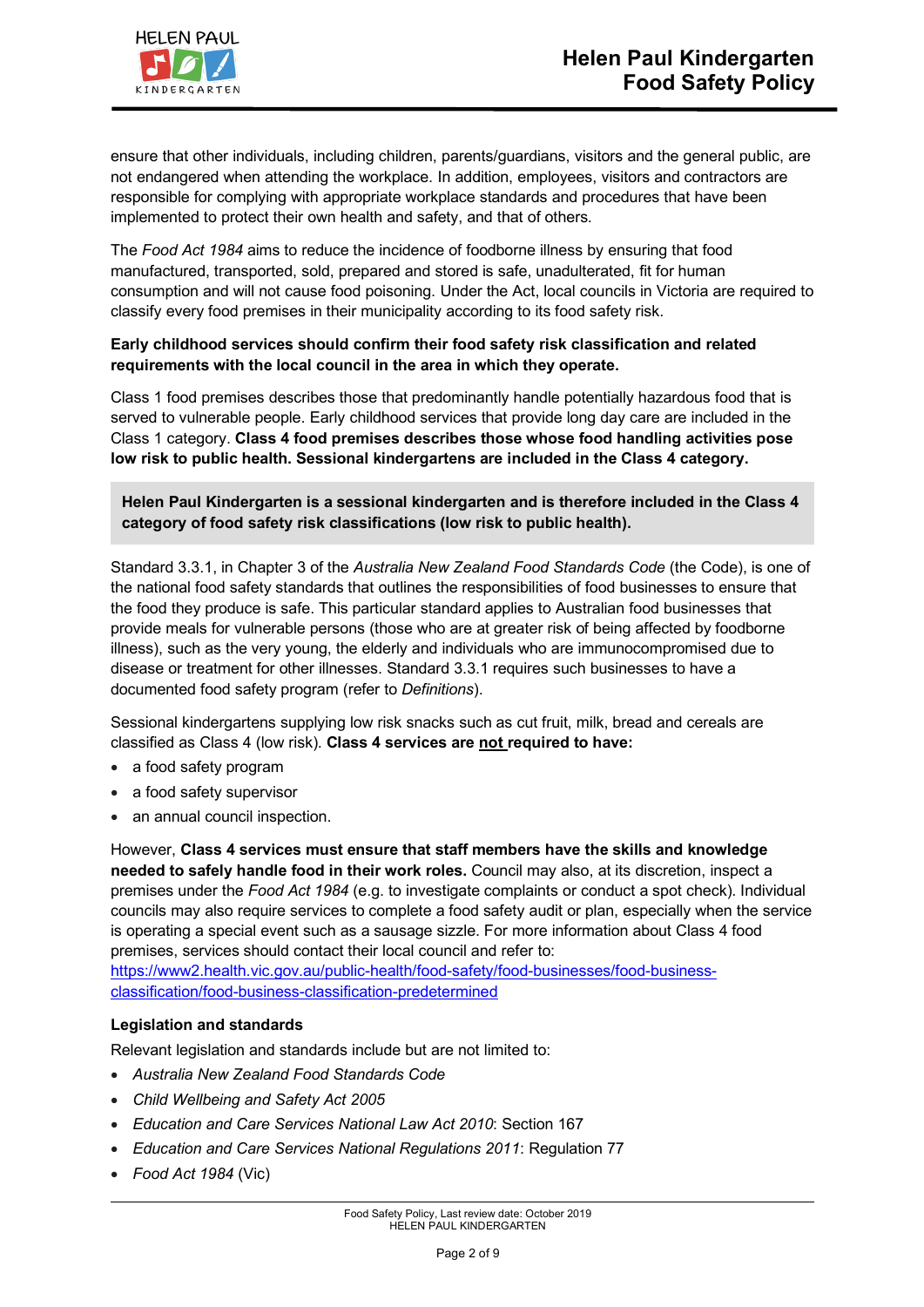

- *National Quality Standard*, Quality Area 2: Children's Health and Safety
- *Occupational Health and Safety Act 2004*
- *Public Health and Wellbeing Act 2008*

The most current amendments to listed legislation can be found at:

- Victorian Legislation Victorian Law Today: http://www.legislation.vic.gov.au/
- Commonwealth Legislation ComLaw: http://www.comlaw.gov.au/

### **4. DEFINITIONS**

The terms defined in this section relate specifically to this policy. For commonly used terms e.g. Approved Provider, Nominated Supervisor, Regulatory Authority etc. refer to the *General Definitions* section of the Policy Folder.

**Department of Health:** The State Government department responsible for the health and wellbeing of Victorians, and with oversight of the administration of the *Food Act 1984*.

**Duty of care:** A common law concept that refers to the responsibilities of organisations to provide people with an adequate level of protection against harm and all reasonable foreseeable risk of injury.

**Food allergies:** Some foods and food ingredients, or their components, can cause severe allergic reactions including anaphylaxis (refer to *Anaphylaxis Policy*). Less common symptoms of food allergy include infantile colic, reflux of stomach contents, eczema, chronic diarrhoea and failure to thrive in infants. Food allergies are often caused by peanuts, tree nuts, milk, eggs, sesame seeds, fish and shellfish, soy and wheat. For more information on food allergies, visit: www.allergyfacts.org.au

**Food safety:** (In relation to this policy) ensuring food provided by the service is fit for human consumption.

**Food safety program:** A written plan that details what an individual business does to ensure that the food it sells or handles is safe for human consumption. A food safety program is an important tool for businesses that handle, process or sell potentially hazardous foods, as it helps to maintain safe food handling practices and protect public health. It should identify potential hazards in all aspects of food handling, describe how such hazards can be controlled/monitored, and define appropriate corrective action to be taken when a hazard is found to be under-managed. A food safety program must also include the requirements for appropriate record keeping. **Class 4 services are not required to have a food safety program (refer to** *Background***).**

**Food safety supervisor:** A person who:

- can recognise, prevent and alleviate food handling hazards at a premises
- has a Statement of Attainment from a Registered Training Organisation (RTO) that confirms competency in the required food safety standards
- has the ability and authority to supervise other individuals who handle food at the premises to ensure safe food handling at all times.

**Class 4 food premises do not need a food safety supervisor (refer to** *Background***). However, they must ensure that staff members have the skills and knowledge needed to safely handle food in their work roles.**

**Food Standards Australia New Zealand (FSANZ):** A bi-national Government agency with the responsibility to develop and administer the *Australia New Zealand Food Standards Code* (the Code), which details standards and requirements in areas such as food additives, food safety, labelling and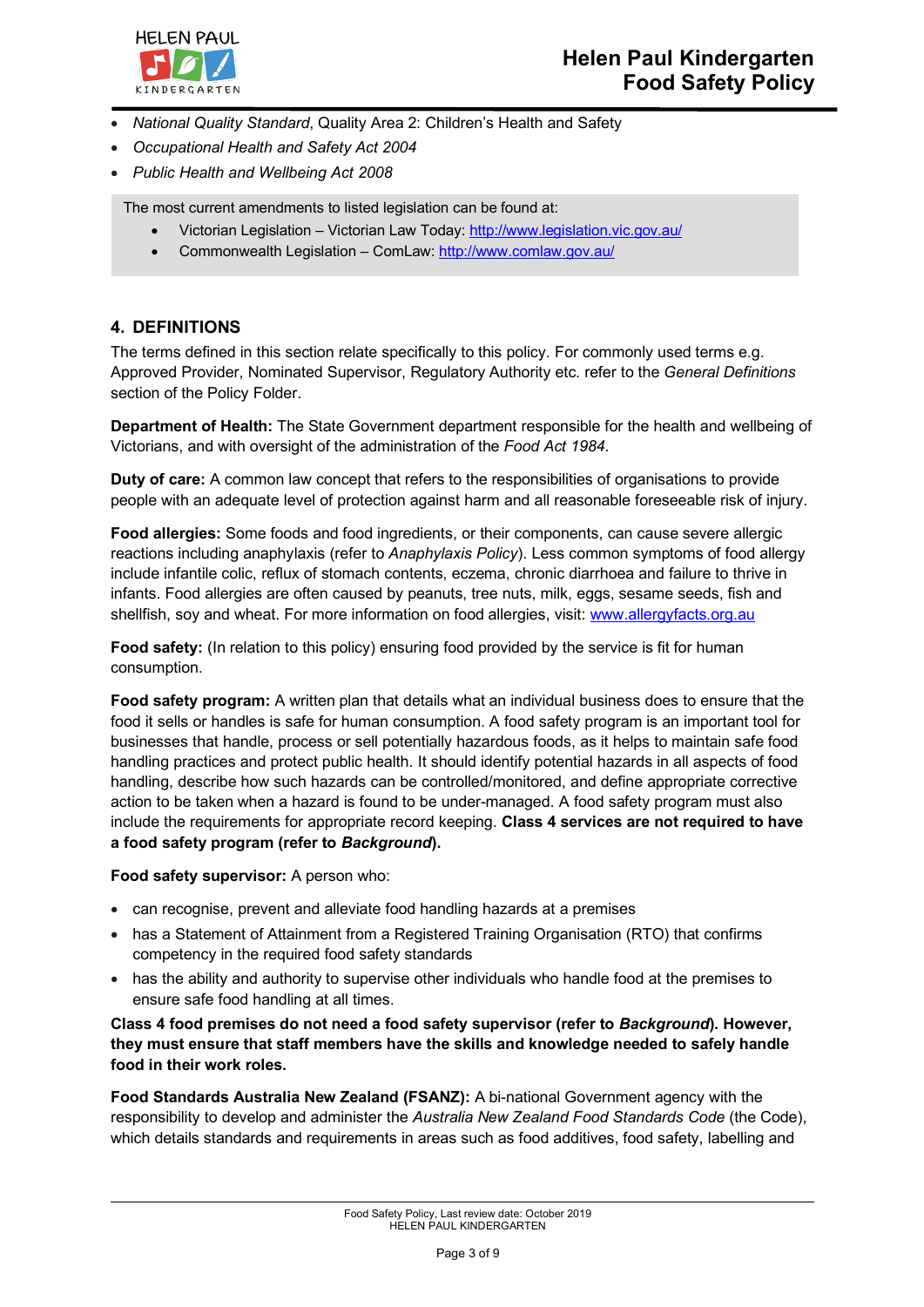

genetically modified (GM) foods. Enforcement and interpretation of the Code is the responsibility of State/Territory departments and food agencies within Australia and New Zealand.

**Hazardous food:** Food containing dangerous biological, chemical or physical agents, or food in a condition that has the potential to cause adverse health effects in humans.

**High-risk foods:** Bacteria that has the potential to cause food-poisoning can grow and multiply on some foods more easily than others. High-risk foods include meat, seafood, poultry, eggs, dairy products, small goods, cooked rice/pasta and prepared salads (such as coleslaw, pasta salads, rice salads and fruit salads). Food that is contained in packages, cans or jars can become high-risk once opened, and should be handled and stored appropriately.

**Hot drink:** Any container holding a liquid that has been heated or boiled, and that remains above room temperature (25°C) for any period of time.

**Scalds:** Burns by hot fluids, steam and other hot vapours.

### **5. SOURCES AND RELATED POLICIES**

- Sources
- *Australia New Zealand Food Standards Code*: http://www.foodstandards.gov.au/code/Pages/default.aspx
- Department of Health Food Safety. Contact the Department of Health if your inquiry relates to general food compliance issues (and you don't know where to start) or you are looking for publications on food safety or information on legislation.

Telephone: 1300 364 352 (free call within Australia) Email: foodsafety@health.vic.gov.au

Website: www.health.vic.gov.au/foodsafety

- Keeping food safe: https://www2.health.vic.gov.au/public-health/food-safety/foodbusinesses/food-how-to-keep-it-safe
- Food safety library: https://www2.health.vic.gov.au/public-health/food-safety/publicationsguides-resources
- dofoodsafely a free online food safety program: http://dofoodsafely.health.vic.gov.au/
- The Royal Children's Hospital Melbourne Kids Health Info: https://www.rch.org.au/kidsinfo/ Kids Health Info is part of the Family Services Department of The Royal Children's Hospital Melbourne, which also includes the Safety Centre, the Family Resource Centre and the Volunteer Service. Royal Children's Hospital Safety Centre, 50 Flemington Road, Parkville. Telephone advisory line: (03) 9345 5085 or email: safety.centre@rch.org.au
- Kidsafe: telephone (03) 9251 7725 or email: info@kidsafevic.com.au. For a fact sheet on scalds and burns, visit their website: www.kidsafevic.com.au/images/stories/pdfs/Burns\_Scalds.pdf

#### **Service policies**

- *Administration of First Aid Policy*
- *Anaphylaxis Policy*
- *Asthma Policy*
- *Dealing with Medical Conditions Policy*
- *Diabetes Policy*
- *Excursions and Service Events Policy*
- *Hygiene Policy*
- *Incident, Injury, Trauma and Illness Policy*
- *Interactions with Children Policy*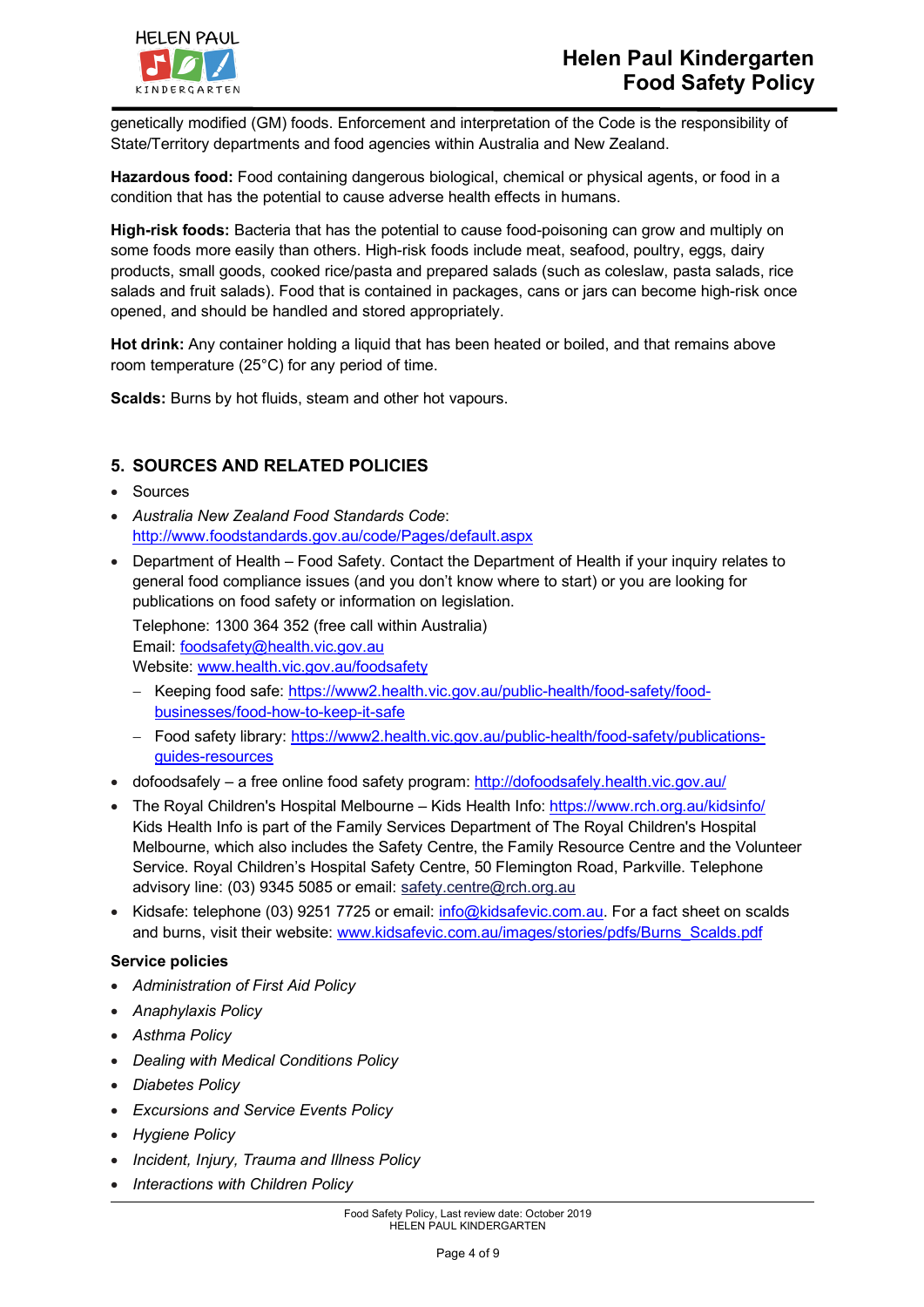

- *Nutrition and Active Play Policy*
- *Occupational Health and Safety Policy*
- *Staffing Policy*
- *Supervision of Children Policy*

## **PROCEDURES**

#### **The Approved Provider is responsible for:**

- ensuring that the Nominated Supervisor, staff and volunteers at the service implement adequate health and hygiene practices, and safe practices for handling, preparing and storing food, to minimise risks to children being educated and cared for by the service (Regulation 77(1))
- contacting the local council in the service's area of operation to confirm the service's food safety risk classification and requirements under the *Food Act 1984*
- complying with all requirements of the service's food safety risk classification under the *Food Act 1984*, as outlined by local council (refer to *Background* and *Sources*: Department of Health – Food Safety)
- providing parents/guardians with access to a copy of this policy, and with up-to-date information on the safe provision of food for their children (refer to *Sources*: Department of Health – Food Safety: Food safety at home and in the community)
- ensuring that the Nominated Supervisor and all staff are provided with a copy of this policy and are kept up-to-date with current legislation, standards, policies, information and resources relating to food safety
- ensuring that staff complete online training and assessment annually using the online resource, DoFoodSafely http://dofoodsafely.health.vic.gov.au. DoFoodSafely Certificates of Completion for all staff to be stored with staff records.
- monitoring staff compliance with food safety practices (refer to *Sources*: Department of Health Food Safety: Keeping food safe)
- encouraging volunteers to complete training in safe food handling techniques (refer to *Sources*: dofoodsafely)
- ensuring that good hygiene practices are maintained at the service (refer to *Sources*: Department of Health – Food Safety: Keeping food safe and *Hygiene Policy*)
- displaying hygiene guidelines/posters and food safety guidelines/posters in the food areas of the service for the reference of staff and families involved in the preparation and distribution of food to children (refer to *Sources*: Department of Health – Food Safety: Keeping food safe and *Hygiene Policy*)
- ensuring that this policy is referred to when undertaking risk assessments for excursions and other service events
- ensuring measures are in place to prevent cross-contamination of any food given to children with diagnosed food allergies (refer to *Anaphylaxis Policy* and *Asthma Policy*)
- identifying potential hazards that may reasonably be expected to occur at each stage of the food-handling and preparation cycle, and developing procedures to minimise these hazards. Stages of the cycle include ordering, delivery, storage, thawing, preparation, cooking, cooling, handling post-cooking, reheating and serving
- providing a calibrated thermometer in good working order, suitable for monitoring the temperature of the fridge/freezer in food preparation areas. Glass thermometers containing mercury are not recommended in or near food preparation areas
- ensuring that all facilities and equipment for food preparation and storage are clean, and in good repair and working order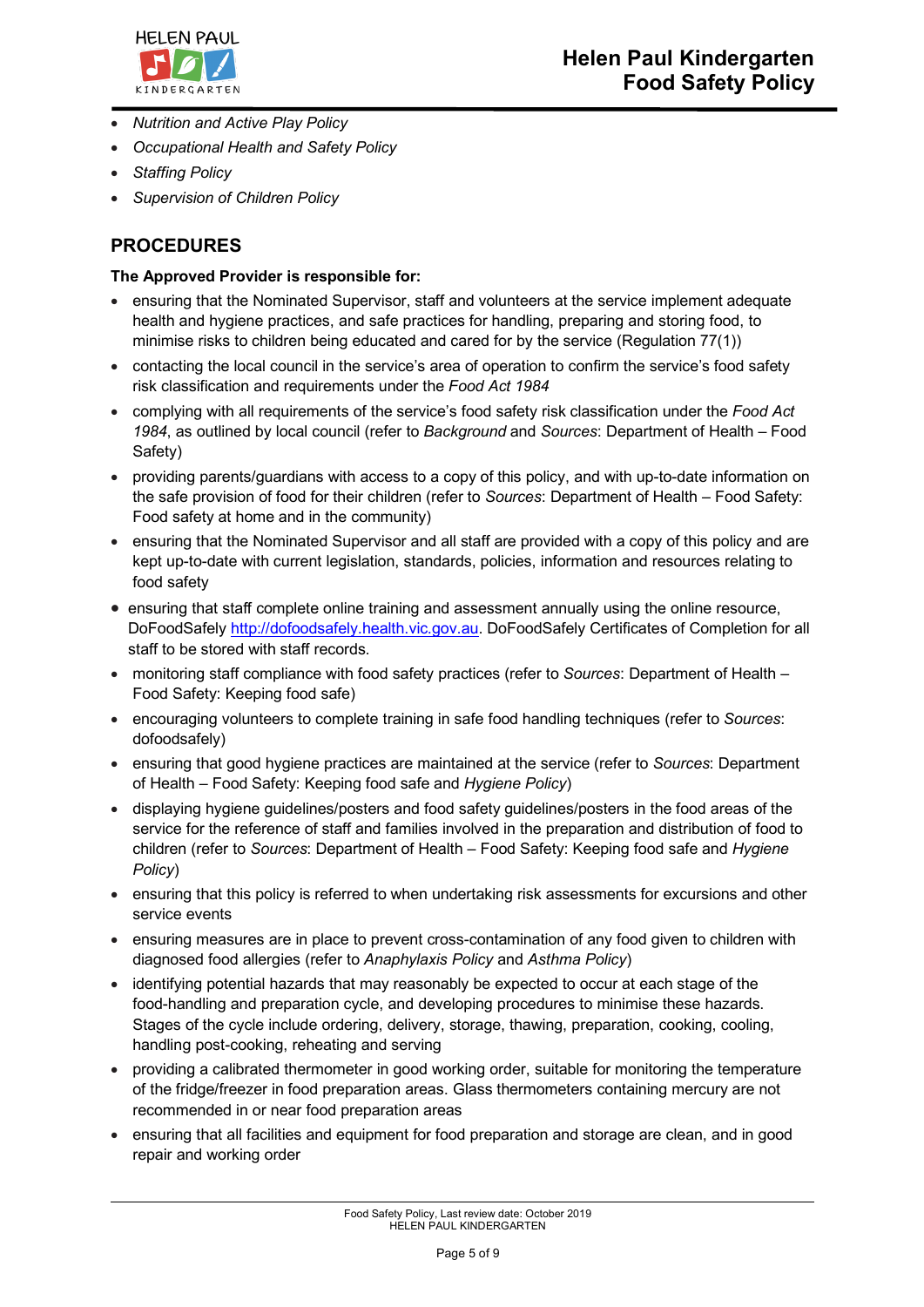



- contacting local council to determine requirements prior to selling food at a fête, food stall or other service event. Such requirements may include completing a Food Act notification form and/or a statement of trade form
- removing pests and vermin from the premises
- informing DET, DHS and parents/guardians if an outbreak of gastroenteritis or possible food poisoning occurs at the service
- informing families that cold storage facilities are limited and not generally available to children at the service to ensure parents/guardians make suitable food choices when supplying food for their own child, or for children to share
- ensuring staff, parents/guardians and others attending the service are aware of the acceptable and responsible practices for the consumption of hot drinks (refer to Attachment 1 – Responsible consumption of hot drinks at the service).

#### **The Nominated Supervisor is responsible for:**

- ensuring that staff and volunteers at the service implement adequate health and hygiene practices, and safe practices for handling, preparing and storing food, to minimise risks to children being educated and cared for by the service (Regulation 77(2))
- ensuring parents/guardians provide details of their child's specific nutritional requirements (including allergies) on the enrolment form, and discussing these prior to the child commencing at the service and whenever these requirements change
- keeping up-to-date with current legislation, standards, policy, information and resources relating to food safety
- ensuring staff undergo training in safe food handling and good hygiene practices, as required
- encouraging volunteers to complete training in safe food handling techniques (refer to *Sources*: dofoodsafely)
- ensuring this policy is referred to when undertaking risk assessments for excursions and other service events
- ensuring students, volunteers, and casual and relief staff at the service are informed of this policy.

#### **All educators and other staff are responsible for:**

- keeping up-to-date with current legislation, standards, policy, information and resources relating to food safety
- being aware of safe food practices and good hygiene practices (refer to *Sources*: Department of Health – Food Safety: Keeping food safe and *Hygiene Policy*), and undergoing training if required
- referring to this policy when undertaking risk assessments for excursions and other service events
- informing students, volunteers, and casual and relief staff at the service about this policy
- ensuring that children's lunchboxes are kept indoors, and away from heat sources (including direct sunlight)
- discussing food safety with children to increase awareness and assist in developing safe practices
- discouraging children from sharing drink bottles or cups at the service
- ensuring that children do not share lunches to minimise risks in relation to children with food allergies
- providing adequate supervision of children while they are eating (refer to *Supervision of Children Policy*)
- teaching children to wash and dry their hands (refer to *Hygiene Policy*):
	- before touching or eating food
	- after touching chicken or raw meat
	- after using the toilet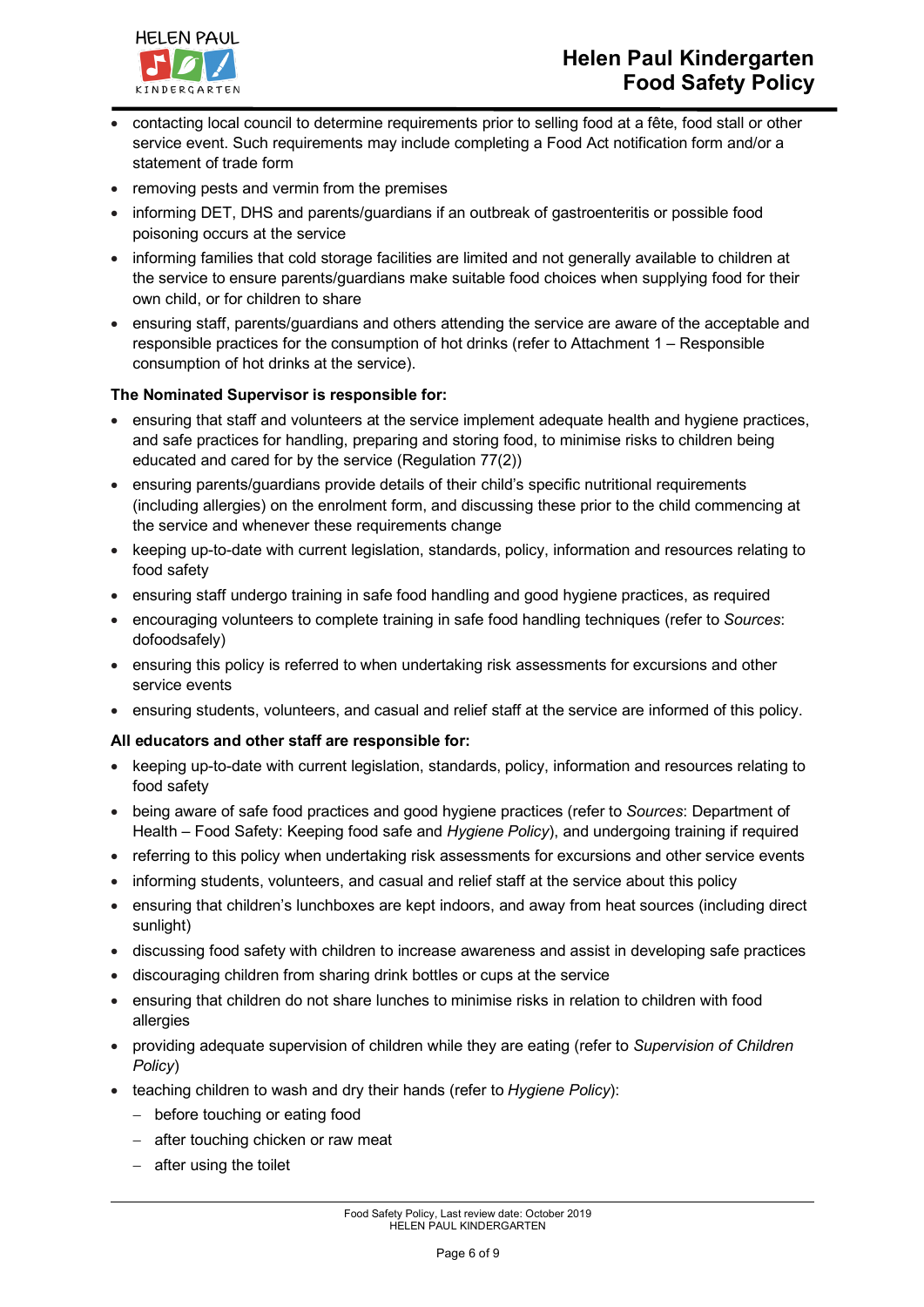

- after blowing their nose, coughing or sneezing
- after playing with an animal/pet
- encouraging parents/guardians to discuss a child's nutritional requirements, food allergies or food sensitivities, and informing the Nominated Supervisor where necessary
- seeking input from parents/guardians on cultural values or religious expectations regarding food handling, provision and consumption
- informing the Nominated Supervisor or Approved Provider of any outbreaks of gastroenteritis or possible food poisoning at the service
- removing hazardous food (refer to *Definitions*), including food that has fallen on the floor, and providing alternative food items
- documenting and implementing a food safety program (refer to *Definitions*), if required
- maintaining good personal and kitchen hygiene (refer to *Sources*: Department of Health Food Safety: Keeping food safe and *Hygiene Policy*)
- washing hands thoroughly prior to participating in food preparation, cooking activities, or handling food. When handling food, wearing disposable gloves in addition to washing hands is recommended
- covering all wounds/cuts on hands or arms with wound strips or bandages, and if handling food and wound/cut is on hands then disposable gloves must also be worn
- complying with the guidelines in relation to the consumption of hot drinks at the service (refer to Attachment 1 – Responsible consumption of hot drinks at the service)
- informing parents/guardians and visitors to the service about the guidelines in relation to the consumption of hot drinks at the service (refer to Attachment 1 – Responsible consumption of hot drinks at the service).

#### **Parents/guardians are responsible for:**

- washing hands thoroughly prior to participating in food preparation, cooking activities, or handling food. When handling food, wearing disposable gloves in addition to washing hands is recommended
- covering all wounds/cuts on hands or arms with wound strips or bandages, and if handling food and wound/cut is on hands then disposable gloves must also be worn
- ensuring that food preparation surfaces, utensils, lunchboxes and reusable drink bottles are clean
- washing all fruits and vegetables thoroughly
- packing a cold item, such as a frozen water bottle, with perishable foods in a child's lunchbox, or using an insulated lunchbox or cooler
- complying with the requirements of this policy
- providing details of specific nutritional requirements (including allergies) on their child's enrolment form, and discussing these with the Nominated Supervisor prior to the child commencing at the service and whenever these requirements change.

#### **Volunteers and students, while at the service, are responsible for following this policy and its procedures.**

## **EVALUATION**

In order to assess whether the values and purposes of the policy have been achieved, the Approved Provider will:

- regularly seek feedback from everyone affected by the policy regarding its effectiveness
- monitor the implementation, compliance, complaints and incidents in relation to this policy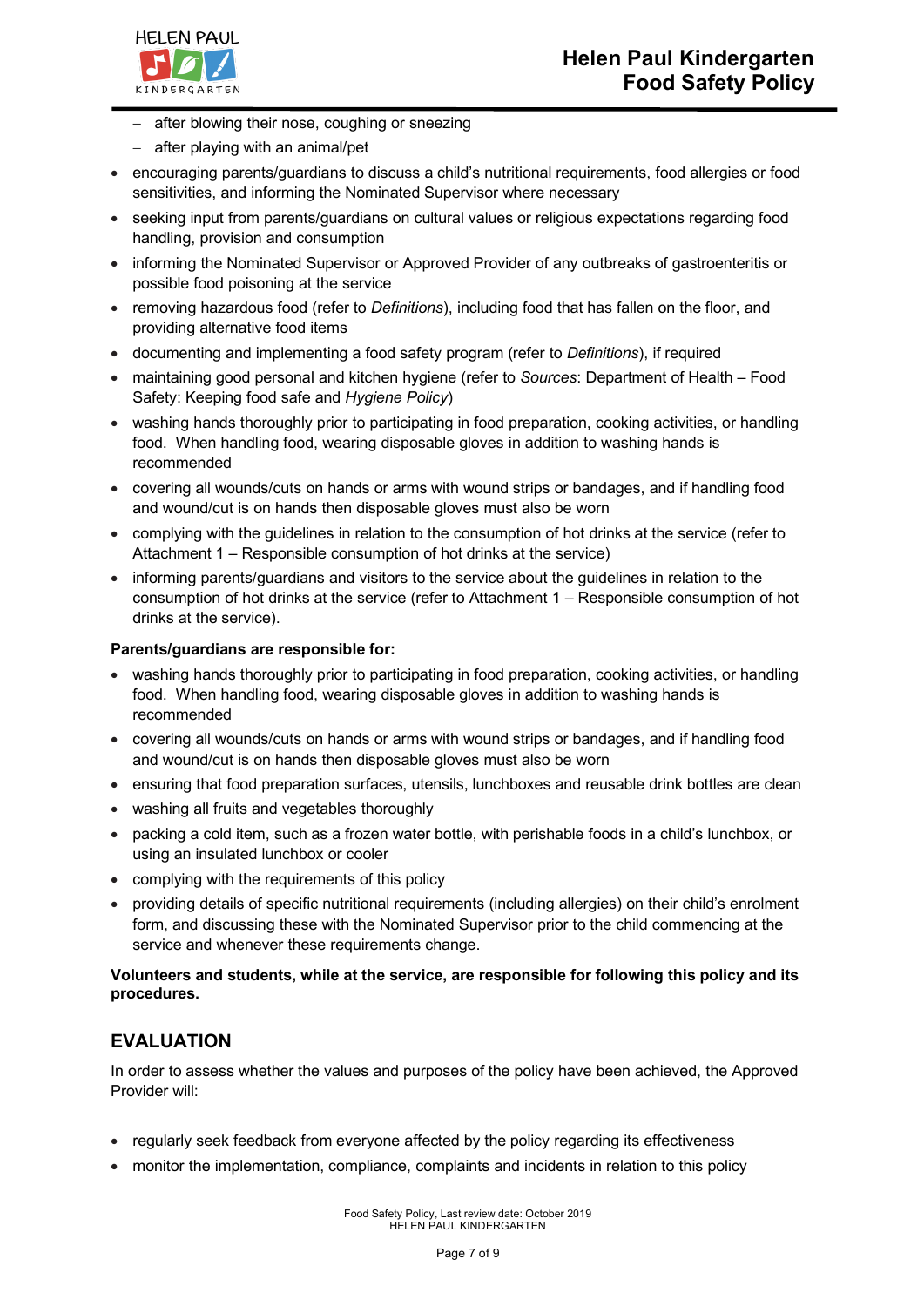

- monitor and investigate any issues related to food safety, such as reports of gastroenteritis or food poisoning
- keep the policy up to date with current legislation, research, policy and best practice
- revise the policy and procedures as part of the service's policy review cycle, or as required
- notify parents/guardians at least 14 days before making any changes to this policy or its procedures.

# **ATTACHMENTS**

• Attachment 1: Responsible consumption of hot drinks at the service

## **AUTHORISATION**

This policy was adopted by the Approved Provider of Helen Paul Kindergarten on 7 October 2019

### **REVIEW DUE: 2022**